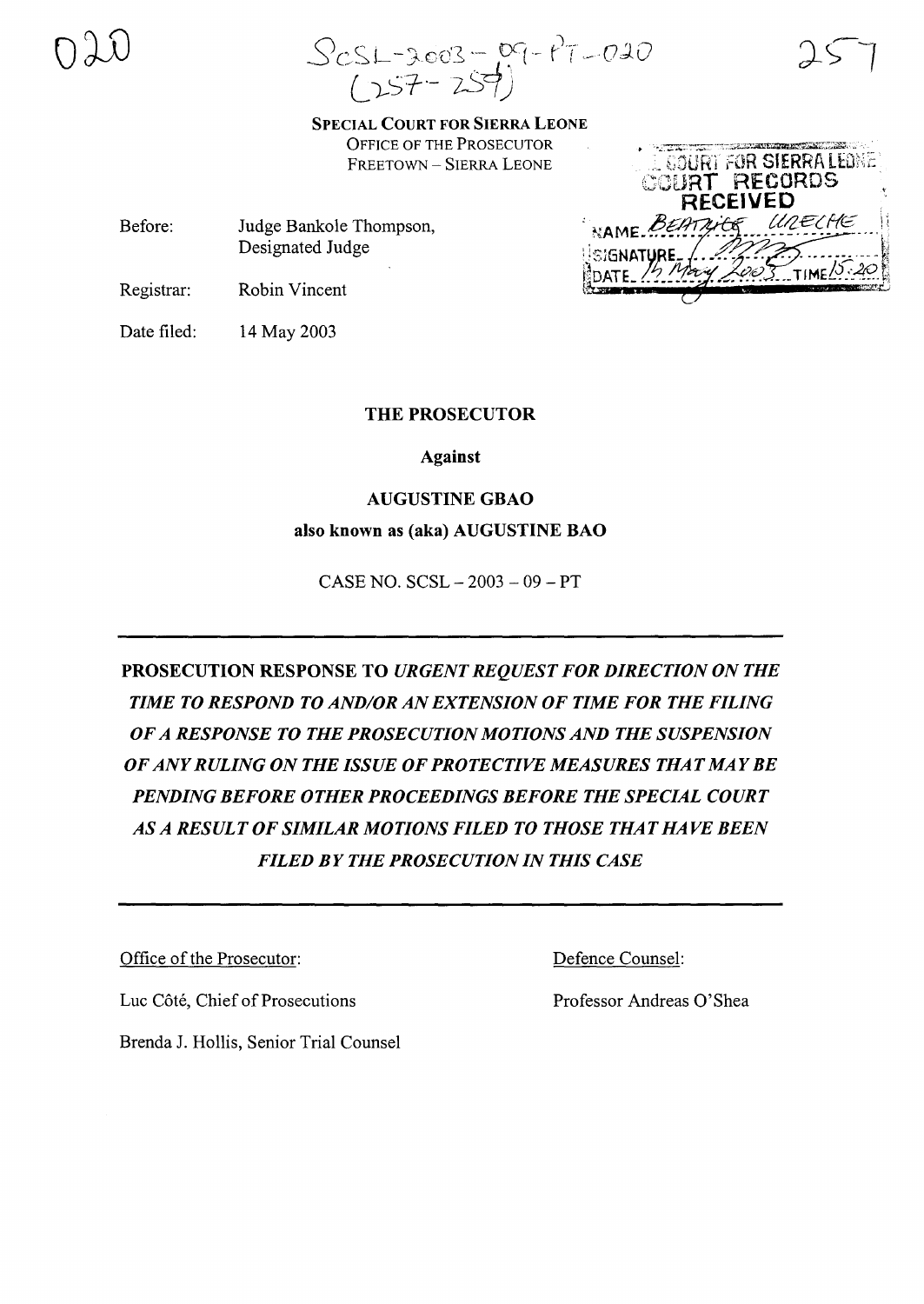SPECIAL COURT FOR SIERRA LEONE OFFICE OF THE PROSECUTOR FREETOWN - SIERRA LEONE

### THE PROSECUTOR

#### Against

AUGUSTINE GBAO also known as (aka) AUGUSTINE BAO

CASE NO.  $SCSL - 2003 - 09 - PT$ 

PROSECUTION RESPONSE TO *URGENTREQUEST FOR DIRECTION ON THE TIME TO RESPOND TO AND/OR ANEXTENSION OF TIME FOR THE FILING OF A RESPONSE TO THE PROSECUTION MOTIONS AND THE SUSPENSION OF ANYRULING ON THE ISSUE OF PROTECTIVE MEASURES THAT MAY BE PENDING BEFORE OTHER PROCEEDINGS BEFORE THE SPECIAL COURT AS A RESULT OF SIMILAR MOTIONS FILED TO THOSE THAT HAVE BEEN FILED BY THE PROSECUTION IN THIS CASE*

### I. Request for Extension of Time to File Response to Prosecution motion for protective measures

1. The Prosecution has no objection to the extension of time requested, to commence on or from the date the Court determines the Defence was served with the Prosecution motion.

## II. Suspension of Rulings on Prosecution protective measures motions in other cases before the Court

2. The Prosecution submits this is a matter within the discretion of the Court. The